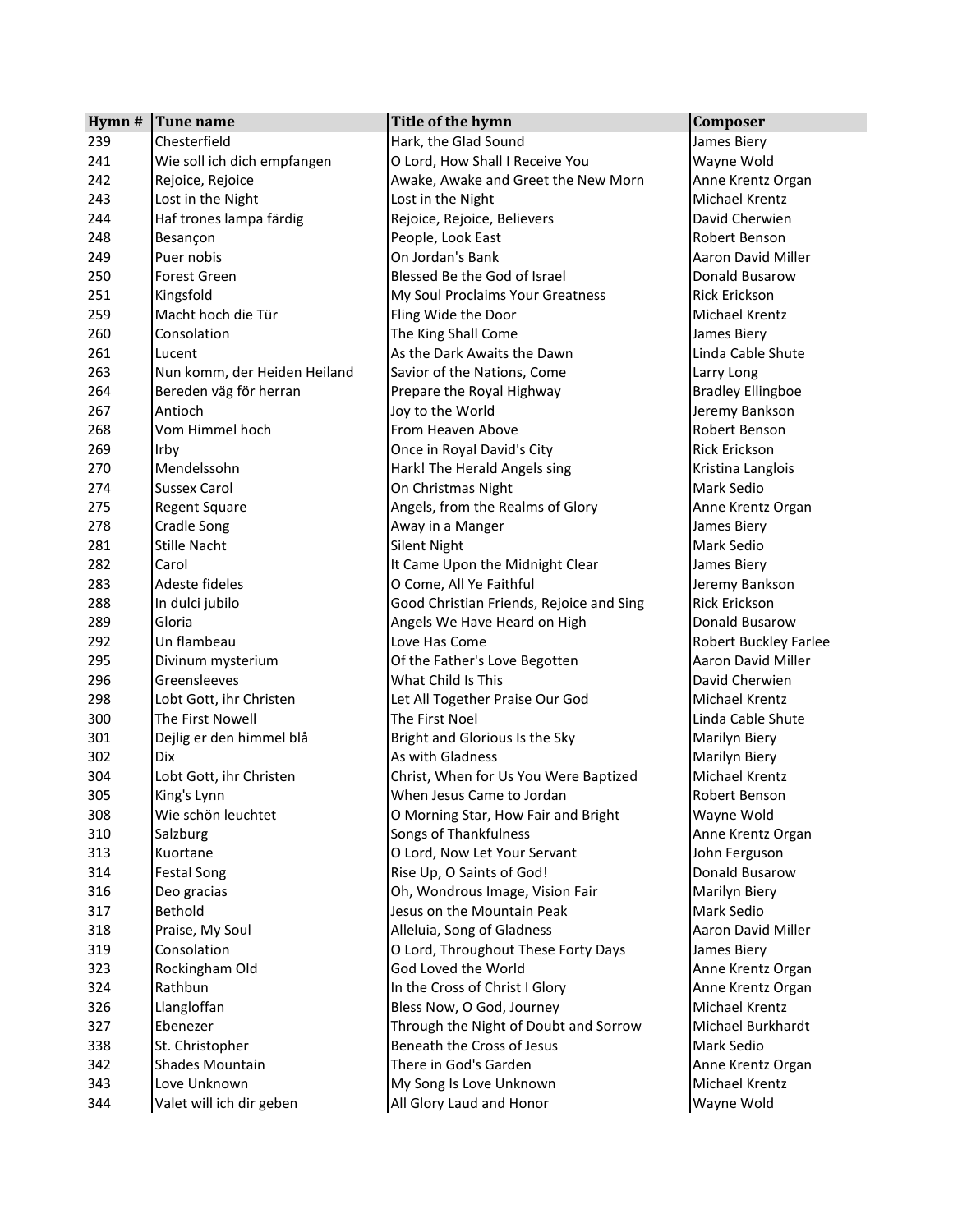| 356 | <b>Fortunatus New</b>     | Sing, My Tongue                          | Donald Busarow           |
|-----|---------------------------|------------------------------------------|--------------------------|
| 361 | Ellacombe                 | The Day of Resurrection!                 | Michael Burkhard         |
| 362 | Sonne der Gerechtigkeit   | At the Lamb's High Feast                 | <b>Thomas Pavlechko</b>  |
| 363 | Gaudeamus pariter         | Come, You Faithful, Raise the Strain     | Donald Busarow           |
| 365 | Easter Hymn               | Jesus Christ Is Risen Today              | Michael Burkhard         |
| 367 | Lasst uns erfreuen        | Now Let the Vault of Heaven Resound      | <b>Bradley Ellingboe</b> |
| 368 | Mit Freuden zart          | With High Delight Let Us Unite           | Kristina Langlois        |
| 369 | Llanfair                  | Christ the Lord Is Risen Today           | Michael Krentz           |
| 370 | Christ lag in Todesbanden | Christ Jesus Lay in Death's Strong Bands | Robert Buckley Fa        |
| 376 | Judas Maccabeaus          | Thine Is the Glory                       | Rick Erickson            |
| 377 | Earth and All Stars       | Alleluia! Jesus Is Risen                 | Michael Burkhard         |
| 380 | Fred til bod              | Hallelujah! Jesus Lives!                 | <b>Bradley Ellingboe</b> |
| 382 | Morgenlied                | Christ Is Risen! Alleluia!               | <b>Bradley Ellingboe</b> |
| 383 | Turnbull                  | Christ Is Risen! Shout Hosanna!          | Linda Cable Shute        |
| 384 | Puer nobis                | That Easter Day with Joy Was Bright      | Aaron David Mille        |
| 385 | Gelobt sei Gott           | Good Christian Friends, Rejoice and Sing | Donald Busarow           |
| 386 | O filii et filiae         | O Sons and Daughters                     | <b>Aaron David Mille</b> |
| 387 | O filii et filiae         | O Sons and Daughters                     | Aaron David Mille        |
| 389 | Truro                     | Christ Is Alive! Let Christians Sing     | Linda Cable Shute        |
| 391 | Vruechten                 | This Joyful Eastertide                   | Wayne Wold               |
| 393 | Lasst uns erfreuen        | A Hymn of Glory Let Us Sing              | Robert Buckley Fa        |
| 394 | Salve festa dies          | Hail Thee! Festival Day                  | Anne Krentz Orga         |
| 398 | Song 13                   | Holy Spirit, Truth Divine                | <b>Thomas Pavlechko</b>  |
| 399 | Puer nobis                | O Holy Spirit, Root of Life              | Aaron David Mille        |
| 400 | Cwm Rhondda               | God of Tempest, God of Whirlwind         | Marilyn Biery            |
| 408 | Italian Hymn              | Come, Thou Almighty King                 | <b>Bradley Ellingboe</b> |
| 410 | Allein Gott in der Höh    | All Glory Be to God on High              | Jeremy Bankson           |
| 413 | Nicaea                    | Holy, Holy, Holy                         | Larry Long               |
| 414 | Grosser Gott              | Holy God, We Praise Your Name            | <b>Bradley Ellingboe</b> |
| 415 | Christe sanctorum         | Father, Most Holy                        | James Biery              |
| 416 | King's Weston             | At the Name of Jesus                     | <b>Rick Erickson</b>     |
| 417 | <b>Regent Square</b>      | In His Temple Now Behold Him             | Anne Krentz Orga         |
| 418 | Laudate Dominum           | Rejoice in God's Saints                  | John Ferguson            |
| 419 | Kuortane                  | For All the Faithful Women               | John Ferguson            |
| 420 | King's Lynn               | By All Your Saints                       | Robert Benson            |
| 421 | Kuortane                  | By All Your Saints                       | John Ferguson            |
| 422 | Sine nomine               | For All the Saints                       | <b>Thomas Pavlechko</b>  |
| 424 | Lasst uns erfreuen        | Ye Watchers and Ye Holy Ones             | Robert Buckley Fa        |
| 426 | Mississippi               | Sing with All the Saints in Glory        | William Bradley R        |
| 427 | <b>Festal Song</b>        | For All Your Saints, O Lord              | Donald Busarow           |
| 428 | Repton                    | <b>Give Thanks for Saints</b>            | Anne Krentz Orga         |
| 430 | Laus Regis                | Rejoice, for Christ Is King              | John Ferguson            |
| 434 | <b>Duke Street</b>        | Jesus Shall Reign                        | <b>Bradley Ellingboe</b> |
| 435 | Helmsley                  | Lo! He Comes with Clouds Descending      | David Cherwien           |
| 436 | Wachet auf                | Wake, Awake for Night Is Flying          | <b>Bradley Ellingboe</b> |
| 440 | Mit Fried und Freud       | In Peace and Joy I Now Depart            | Kristina Langlois        |
| 441 | Lobt Gott, ihr Christen   | Oh, Happy Day When We Shall Stand        | Michael Krentz           |
| 444 | Gaudeamus pariter         | Cradling Children in His Arms            | Donald Busarow           |
| 445 | <b>Beach Spring</b>       | Wash, O God, Our Sons and Daughters      | Aaron David Mille        |
| 447 | Berglund                  | O Blessed Spring                         | Robert Benson            |
| 448 | Land of Rest              | This Is the Spirit's Entry Now           | John Ferguson            |
| 449 | Engelberg                 | We Know That Christ Is Raised            | <b>Bradley Ellingboe</b> |
|     |                           |                                          |                          |

Michael Burkhardt Thomas Pavlechko Donald Busarow Michael Burkhardt **Bradley Ellingboe** Kristina Langlois Michael Krentz Robert Buckley Farlee Michael Burkhardt Bradley Ellingboe **Bradley Ellingboe** Linda Cable Shute Aaron David Miller Donald Busarow Aaron David Miller Aaron David Miller Linda Cable Shute Wayne Wold Robert Buckley Farlee Anne Krentz Organ Thomas Pavlechko Aaron David Miller Marilyn Biery Bradley Ellingboe Jeremy Bankson **Bradley Ellingboe Rick Erickson** Anne Krentz Organ John Ferguson John Ferguson Robert Benson John Ferguson Thomas Pavlechko Robert Buckley Farlee William Bradley Roberts Donald Busarow Anne Krentz Organ John Ferguson **Bradley Ellingboe** David Cherwien Bradley Ellingboe Kristina Langlois Donald Busarow Aaron David Miller Robert Benson John Ferguson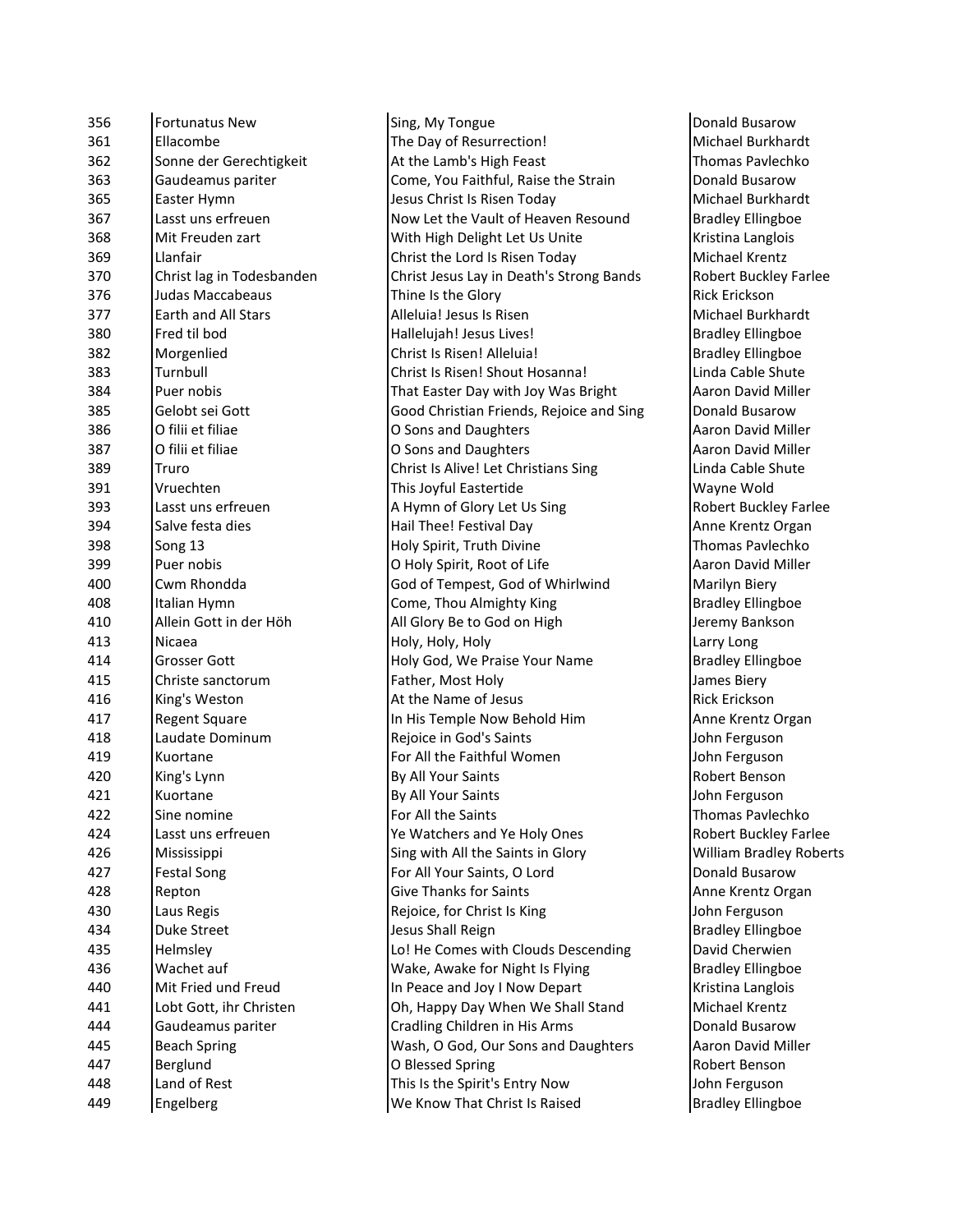| 452 | Azmon                              | Awa         |
|-----|------------------------------------|-------------|
| 456 | Bunessan                           | <b>Bap</b>  |
| 458 | Christe sanctorum                  | Prai        |
| 461 | Holy Manna                         | All \       |
| 475 | Bryn Calfaria                      | Lord        |
| 487 | Greensleeves                       | Wha         |
| 490 | Picardy                            | Let         |
| 502 | St. Columba                        | The         |
| 504 | Ein feste Burg                     | A M         |
| 511 | Ebenezer                           | Thy         |
| 514 | Munich                             | O W         |
| 521 | Ellacombe                          | O Di        |
| 526 | Abbot's Leigh                      | God         |
| 527 | Herr Jesu Christ, dich zu uns wend | Lord        |
| 533 | Unser Herrscher                    | Ope         |
| 534 | <b>Ellers</b>                      | Savi        |
| 537 | Hermas                             | On (        |
| 542 | Aurelia                            | O Li        |
| 543 | Ar hyd y nos                       | Go,         |
| 547 | The Ash Grove                      | Sent        |
| 548 | Surge ecclesia                     | Rise        |
| 550 | Darwall's 148th                    | On ۱        |
| 551 | Chesterfield                       | The         |
| 553 | Ratisbon                           | Chri        |
| 556 | Bunessan                           | Mor         |
| 558 | Christe sanctorum                  | Lord        |
| 563 | St. Clement                        | O Li        |
| 564 | Ar hyd y nos                       | God         |
| 565 | Tallis' Canon                      | All F       |
| 569 | St. Clement                        | The         |
| 570 | Merrial                            | Nov         |
| 575 | St. Denio                          | In C        |
| 576 | Kuortane                           | We          |
| 579 | Abbot's Leigh                      | Lorc        |
| 580 | Repton                             | How         |
| 586 | <b>Bunessan</b>                    | This        |
| 592 | Woodworth                          | Just        |
| 593 | La Crosse                          | Dray        |
| 597 | Melita                             | My          |
| 601 | Aberystwyth                        | Savi        |
| 604 | Lobt Gott, ihr Christen            | O Cl        |
| 613 | Bred dina vida vingar              | Thy         |
| 618 | Cwm Rhondda                        | Guio        |
| 619 | <b>Duke Street</b>                 | I Kn        |
| 627 | Den signede dag                    | O Di        |
| 629 | Eventide                           | Abio        |
| 631 | Hyfrydol                           | Love        |
| 632 | St. Anne                           | $O$ G       |
| 634 | Coronation                         | All F       |
| 637 | Nelson                             | Holy        |
| 638 | Assurance                          | <b>Bles</b> |
| 639 | I himmelen, i himmelen             | In H        |

ke, O Sleeper, Rise from Death Robert Benson tized in Water **After Accord in Series and Accord Propert** Robert Buckley Farlee se and Thanksgiving Be to God James Biery Who Hunger, Gather Gladly **David Cherwien** d, Enthroned in Heavenly Splendor **Robert Buckley Farlee** at Feast of Love **David Cherwien** All Mortal Flesh Keep Silence **Access** Aaron David Miller King of Love My Shepherd Is **A**aron David Miller lighty Fortress Is our God Robert Buckley Farlee Strong Word **Michael Burkhardt** Internate Municipal Municipal Conduction of God Incarnate Larry Long ay of Rest and Gladness Michael Burkhardt is here **Internal is here** Jeremy Bankson d Jesus Christ, Be Present Now **David Cherwien** In Now Thy Gates of Beauty **Robert Buckley Farlee** ior, Again to Your Dear Name Michael Burkhardt 537 Hermas On Our Way Rejoicing David Cherwien ving Bread from Heaven Jeremy Bankson My Children with My Blessing **Jeremy Bankson** t Forth by God' Blessing Linda Cable Shute 548 Surge ecclesia Rise, O Church, like Christ Arisen Mark Sedio What Has Now Been Sown Marilyn Biery Spirit Send Us Forth to Serve James Biery ist, Whose Glory Fills the Skies **Bradley Ellingboe** Fining Has Broken **Robert Buckley Farlee** 558 Christe sanctorum Lord God, We Praise You James Biery ght Whose Splendor Thrills Mark Sedio I, Who Made the Earth and Heaven Jeremy Bankson Praise to Thee, My God, This Night Mark Sedio Day You Gave Us, Lord, Has Ended Mark Sedio v the Day Is Over **Kristina Langlois** hrist Called to Baptize **Mark Sedio** Mark Sedio All Are One in Mission John Ferguson 1, You Give the Great Commission Jeremy Bankson v Clear Is Our Vocation Anne Krentz Organ Is the Day Lord, Gladly Awaited **Robert Buckley Farlee** As I Am Robert Buckley Farlee wn to the Light **Internal Crosses Crosses Crosses I** John Ferguson Hope Is Built on Nothing Less Kristina Langlois for, When in Dust to You Robert Buckley Farlee hrist, our Hope **Michael Krentz** Holy Wings **Robert Benson** de Me Ever, Great Redeemer Marilyn Biery ow That My Redeemer Lives! | Bradley Ellingboe ay Full of Grace **Marilyn Biery** Marilyn Biery de with me **Michael Burkhardt** e Divine, All Loves Excelling Rick Erickson od, Our Help in Ages Past Thomas Pavlechko Hail the Power of Jesus' Name James Biery y God, Holy and Glorious Robert Buckley Farlee sed Assurance **Bleef Assurance** Jeremy Bankson eaven Above **Rick Erickson**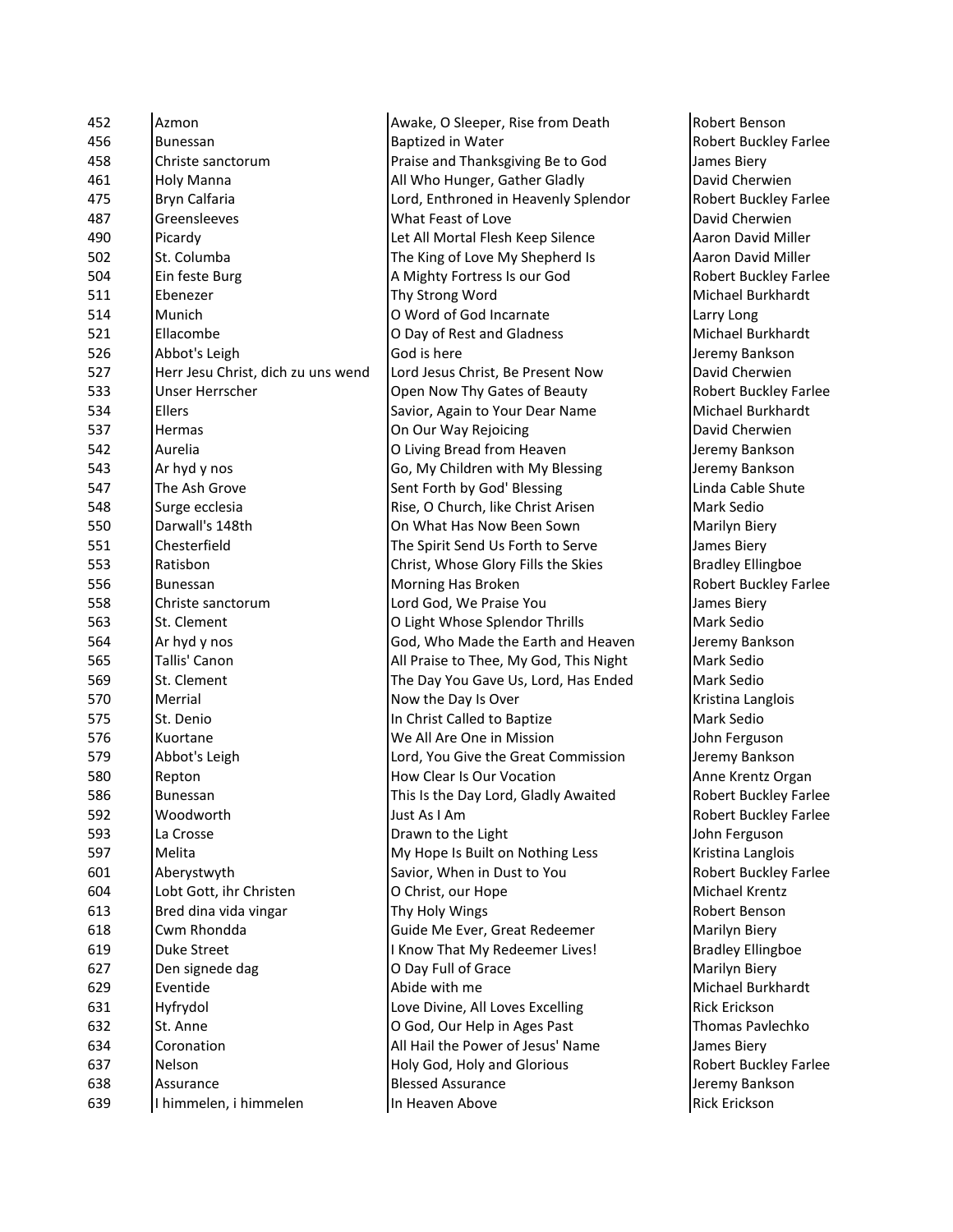| 639 | Somos del Señor              | When We Are Living                        | <b>Thomas Pavle</b>   |
|-----|------------------------------|-------------------------------------------|-----------------------|
| 645 | <b>Westminster Abbey</b>     | Christ Is Made the Sure Foundation        | Wayne Wold            |
| 647 | Blaenwern                    | Glorious Things of You Are Spoken         | <b>Robert Benso</b>   |
| 652 | Kirken den er et gammelt hus | Built on a Rock                           | John Ferguso          |
| 654 | Aurelia                      | The Church's One Foundation               | Jeremy Bank:          |
| 655 | In Babilone                  | Son of God, Eternal Savior                | Rick Erickson         |
| 657 | Sonne der Gerechtigkeit      | Rise, O Sun of Righteousness              | Thomas Pavle          |
| 660 | Crucifer                     | Lift High the Cross                       | James Biery           |
| 661 | Hankey                       | I Love to Tell the Story                  | Aaron David           |
| 665 | Wojtkiewiecz                 | Rise, Shine, You People!                  | Robert Buckl          |
| 666 | <b>Wondrous Love</b>         | What Wondrous Love Is This                | <b>Robert Benso</b>   |
| 669 | <b>Festal Song</b>           | Arise, Your Light Has Come                | Donald Busar          |
| 673 | Italian Hymn                 | God, Whose Almighty Word                  | <b>Bradley Elling</b> |
| 673 | Moscow                       | God, Whose Almighty Word                  | Larry Long            |
| 676 | Canonbury                    | Lord, Speak to us, That We May Speak      | <b>Robert Benso</b>   |
| 679 | Ar hyd y nos                 | For the Fruit of All Creation             | Jeremy Bank:          |
| 685 | Patmos                       | Take My Life, That I May Be               | Aaron David           |
| 688 | Abbot's Leigh                | Lord of Light                             | Jeremy Bank:          |
| 689 | <b>Bunessan</b>              | Praise and Thanksgiving                   | Robert Buckl          |
| 693 | St. George's Windsor         | Come, Ye Thankful People, Come            | Mark Sedio            |
| 694 | Wie lieblich is der Maien    | Sing to the Lord of Harvest               | Wayne Wold            |
| 695 | Forest Green                 | As Saints of Old                          | Donald Busar          |
| 696 | Galilee                      | Jesus Calls Us; O'er the Tumult           | Donald Busar          |
| 698 | Land of Rest                 | How Long, O God                           | John Ferguso          |
| 698 | Land of Rest                 | Jerusalem, My Happy Home                  | John Ferguso          |
| 699 | Deep Blue                    | In Deepest night                          | Thomas Pavl           |
| 705 | Cwm Rhondda                  | God of Grace and God of Glory             | Marilyn Biery         |
| 708 | Chereponi                    | Jesu, Jesu, Fill Us with Your Love        | James Biery           |
| 709 | Jenkins                      | When Our Song Says Peace                  | Thomas Pavle          |
| 710 | Thaxted                      | Let Streams of Living Justice             | Linda Cable S         |
| 712 | <b>Beach Spring</b>          | Lord, Whose Love in Humble Service        | Aaron David           |
| 713 | Llangloffan                  | O God of Every Nation                     | Michael Kren          |
| 714 | Just As I Am                 | O God of Mercy, God of Light              | <b>Bradley Elling</b> |
| 722 | Ellacombe                    | O Christ, Your Heart, Compassionate       | Michael Burk          |
| 727 | Mit Freuden zart             | Lord Christ, When First You Came to Earth | Kristina Lang         |
| 729 | Wareham                      | The Church of Christ, in Every Age        | <b>Bradley Elling</b> |
| 731 | Earth and All Stars          | Earth and All Stars                       | Michael Burk          |
| 733 | Faithfulness                 | <b>Great Is Thy Faithfulness</b>          | Donald Busar          |
| 737 | Repton                       | He Comes to Us As One Unknown             | Anne Krentz           |
| 754 | St. Agnes                    | Jesus, the Very Thought of You            | Thomas Pavle          |
| 756 | Melita                       | Eternal Father, Strong to Save            | Kristina Lang         |
| 758 | Dundee                       | You Are the Way                           | Michael Burk          |
| 759 | Olivet                       | My Faith Looks Up toThee                  | Aaron David           |
| 765 | Slane                        | Lord of All Hopefulness                   | Thomas Pavle          |
| 769 | Wer nur den lieben Gott      | If You But Trust God to Guide You         | Wayne Wold            |
| 771 | Holy Manna                   | God Who Stretched the Spangled Heavens    | David Cherwi          |
| 777 | <b>Beach Spring</b>          | Come to Me, Pilgrims Thirsty              | Aaron David           |
| 778 | Brother James' Air           | The Lord's My Shepherd                    | <b>Robert Benso</b>   |
| 779 | <b>New Britain</b>           | <b>Amazing Grace</b>                      | Larry Long            |
| 781 | Tryggare kan ingen vara      | Children of the Heavenly Father           | Linda Cable S         |
| 785 | Ville du Havre               | When Peace Like a River                   | Wayne Wold            |
| 786 | Wie schön leuchtet           |                                           | Wayne Wold            |
|     |                              | O Holy Spirit, Enter In                   |                       |

Thomas Pavlechko Wayne Wold Robert Benson John Ferguson Jeremy Bankson Rick Erickson Thomas Pavlechko James Biery Aaron David Miller Robert Buckley Farlee Robert Benson Donald Busarow Bradley Ellingboe ak Robert Benson Jeremy Bankson Aaron David Miller Jeremy Bankson Robert Buckley Farlee<br>Mark Sedio Wayne Wold Donald Busarow Donald Busarow John Ferguson John Ferguson Thomas Pavlechko Marilyn Biery Thomas Pavlechko Linda Cable Shute Aaron David Miller Michael Krentz Bradley Ellingboe Michael Burkhardt Earth Kristina Langlois Bradley Ellingboe Michael Burkhardt Donald Busarow Anne Krentz Organ Thomas Pavlechko Kristina Langlois Michael Burkhardt Aaron David Miller Thomas Pavlechko Wayne Wold avens David Cherwien Aaron David Miller Robert Benson Linda Cable Shute Wayne Wold